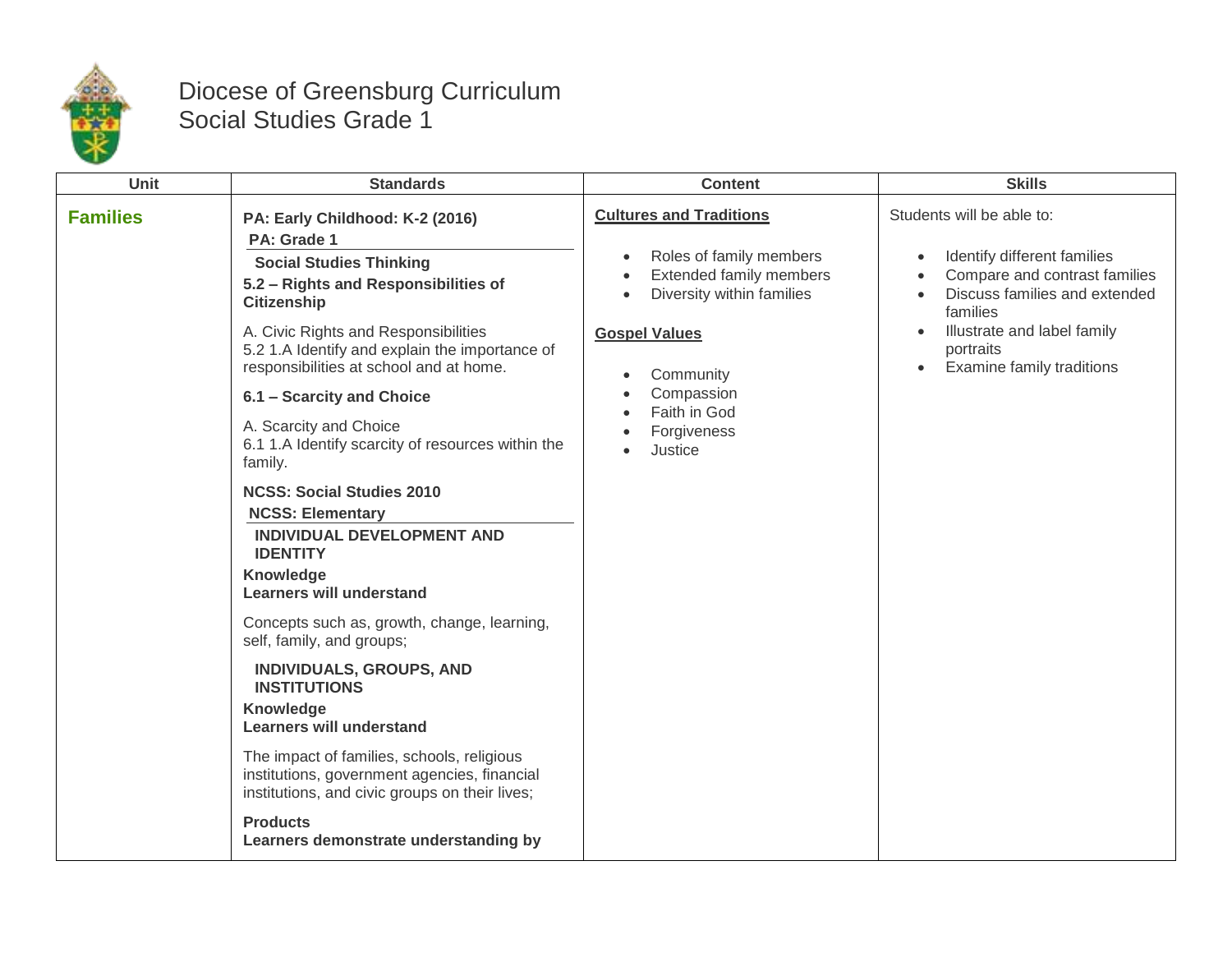| Unit                                  | <b>Standards</b>                                                                                                                                                                                                                                                                                                                                                                                                                                                                                                                                                                            | <b>Content</b>                                                                                                                                                                                                                                                                            | <b>Skills</b>                                                                                                                                                                                                                                                                                                                                                                                                                                                                                                      |
|---------------------------------------|---------------------------------------------------------------------------------------------------------------------------------------------------------------------------------------------------------------------------------------------------------------------------------------------------------------------------------------------------------------------------------------------------------------------------------------------------------------------------------------------------------------------------------------------------------------------------------------------|-------------------------------------------------------------------------------------------------------------------------------------------------------------------------------------------------------------------------------------------------------------------------------------------|--------------------------------------------------------------------------------------------------------------------------------------------------------------------------------------------------------------------------------------------------------------------------------------------------------------------------------------------------------------------------------------------------------------------------------------------------------------------------------------------------------------------|
| <b>Communities</b><br>and Citizenship | Developing illustrations of ways in which school<br>and family influence how people live their lives;<br>Copyright © 2015 Commonwealth of<br>Pennsylvania. All Rights Reserved<br>PA: Early Childhood: K-2 (2016)<br>PA: Grade 1<br><b>Social Studies Thinking</b><br>5.1 - Principles and Documents of<br><b>Government</b><br>A. Rule of Law<br>5.1 1.A Explain the purposes of rules in the<br>classroom and school community<br><b>B. Laws and Government</b><br>5.1 1.B Explain the importance of rules in the<br>classroom.<br>C. Principles and Ideas that Shape                     | <b>Roles and Responsibilities</b><br>Community helpers<br><b>Political leaders</b><br>School workers<br>Good citizens<br>A good student<br>Examine rules and laws<br>Awareness of behavior<br>consequences, respect and<br>responsibility<br>Understand why and how<br>voting takes place | Students will be able to:<br>Listen to and interpret<br>information from various<br>teacher read-alouds<br>Discuss information derived<br>from teacher read-alouds<br>Identify roles and<br>responsibilities of different<br>community helpers<br>Name various helpers within<br>$\bullet$<br>the community<br>Recognize the name of                                                                                                                                                                               |
|                                       | Government<br>5.1 1.C Define equality and the need to treat<br>everyone equally.<br>D. Documents and Ideals that Shape<br>Pennsylvania and U.S. Government<br>5.1 1.D Explain the importance of written rules<br>and laws.<br>E. Individual Rights<br>5.1 1.E Describe students' responsibilities in<br>the school and the community<br>F. Symbols<br>5.1 1.F Identify national symbols.<br>5.2 - Rights and Responsibilities of<br><b>Citizenship</b><br>A. Civic Rights and Responsibilities<br>5.2 1.A Identify and explain the importance of<br>responsibilities at school and at home. | <b>Gospel Values</b><br>Community<br>Compassion<br>Faith in God<br>Forgiveness<br>Justice<br>Peace<br>Respect for life<br>Service<br>Simplicity<br>Truth                                                                                                                                  | Recognize the name of the<br><b>President of the United States</b><br>of America<br>Identify the roles and<br>responsibilities of school<br>workers<br>Describe the characteristics of<br>a good citizen<br>Demonstrate examples of good<br>citizenship<br>Promote respectable behavior<br>Differentiate between rules and<br>laws<br>Differentiate between rights<br>and privileges<br>Practice being responsible in<br>the classroom through<br>classroom jobs<br>Distinguish between right and<br>wrong actions |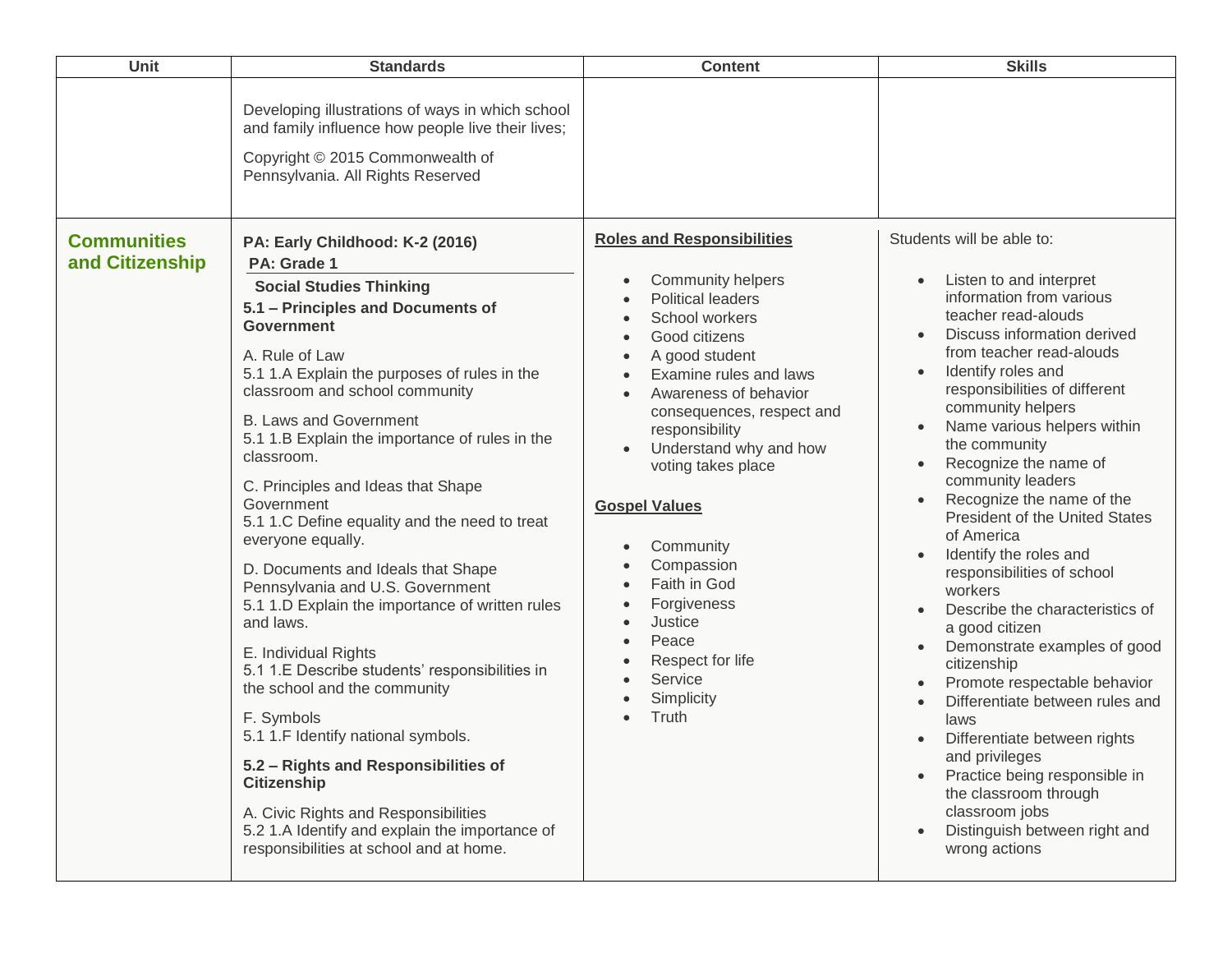| Unit | <b>Standards</b>                                                                                                                                                            | <b>Content</b> | <b>Skills</b>                                                                                            |
|------|-----------------------------------------------------------------------------------------------------------------------------------------------------------------------------|----------------|----------------------------------------------------------------------------------------------------------|
|      | <b>B. Conflict and Resolution</b><br>5.2 1.B Identify a problem and attempt to solve<br>with adult or peer assistance.<br>C. Leadership and Public Service                  |                | Dramatize problem-solving<br>skills and making good choices<br>in a situation<br>Explain and demonstrate |
|      | 5.2. 1.C Identify school projects/activities that<br>support leadership and public service.                                                                                 |                | respect for self, others, animals<br>and property<br>Evaluate one's role in a<br>$\bullet$               |
|      | D. Competent and Responsible Citizens<br>5.2. 1.D Explain responsible school behavior.                                                                                      |                | situation<br>Practice self control<br>$\bullet$<br>Analyze votes to determine<br>$\bullet$               |
|      | 5.3 - How Government Works                                                                                                                                                  |                | winners                                                                                                  |
|      | C. Government Services<br>5.3 1.C Identify the value of fire fighters, police<br>officers, and emergency workers in the<br>community.                                       |                | Predict outcomes of a specific<br>classroom vote, and explain<br>reasoning behind choice                 |
|      | D. Leadership and Political Elections<br>5.3 1.D Identify positions of authority in the<br>classroom community.                                                             |                |                                                                                                          |
|      | E. Elements of the Election Process<br>5.3 1.E Identify situations in the school or<br>community when it is beneficial to have an<br>elected official represent the people. |                |                                                                                                          |
|      | F. Conflict and the Court System<br>5.3 1.F Identify and explain behaviors for<br>responsible classroom citizens and possible<br>consequences for inappropriate actions.    |                |                                                                                                          |
|      | 5.4 - How International Relationships<br><b>Function</b>                                                                                                                    |                |                                                                                                          |
|      | A. Countries and Conflicts<br>5.4 1.A Identify ways to avoid conflict.                                                                                                      |                |                                                                                                          |
|      | B. Tools of Foreign Policy<br>5.4 1.B Describe how classrooms can work<br>together.                                                                                         |                |                                                                                                          |
|      | <b>NCSS: Social Studies 2010</b><br><b>NCSS: Elementary</b>                                                                                                                 |                |                                                                                                          |
|      | <b>INDIVIDUAL DEVELOPMENT AND</b><br><b>IDENTITY</b>                                                                                                                        |                |                                                                                                          |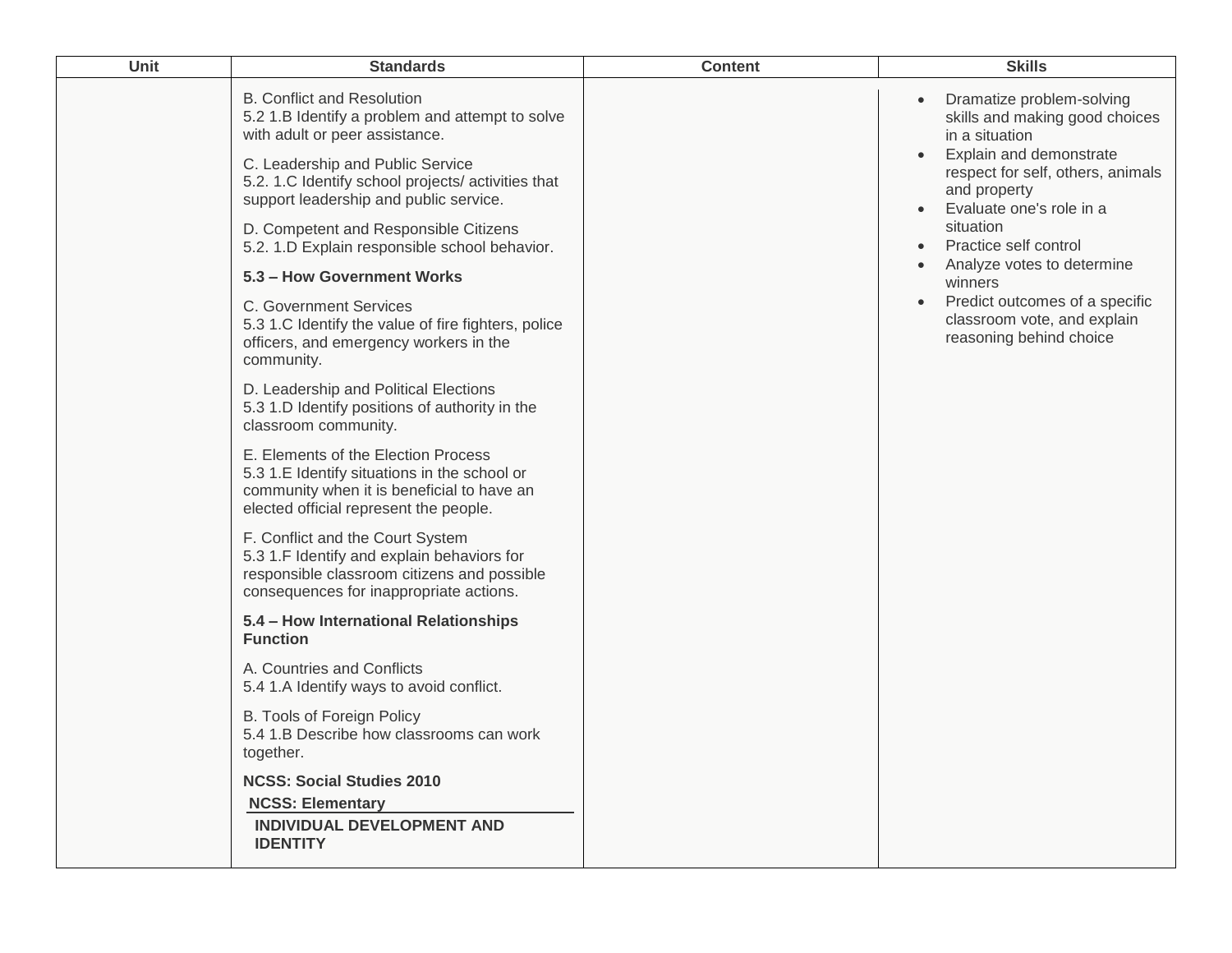| Unit             | <b>Standards</b>                                                                                                                                                                                                                                                                                                                                                                                                                                                                                                                                                                                                                                                                                                                                 | <b>Content</b>                                                                                                                                                                                                                                                            | <b>Skills</b>                                                                                                                                                                                                                                                                                                                                                   |
|------------------|--------------------------------------------------------------------------------------------------------------------------------------------------------------------------------------------------------------------------------------------------------------------------------------------------------------------------------------------------------------------------------------------------------------------------------------------------------------------------------------------------------------------------------------------------------------------------------------------------------------------------------------------------------------------------------------------------------------------------------------------------|---------------------------------------------------------------------------------------------------------------------------------------------------------------------------------------------------------------------------------------------------------------------------|-----------------------------------------------------------------------------------------------------------------------------------------------------------------------------------------------------------------------------------------------------------------------------------------------------------------------------------------------------------------|
|                  | <b>Products</b><br>Learners demonstrate understanding by<br>Studying important people in the community<br>and nation, at the present time or in the past, to<br>list qualities that make them special.<br>POWER, AUTHORITY, AND GOVERNANCE<br><b>Knowledge</b><br><b>Learners will understand</b><br>Rules and laws can serve to support order and<br>protect individual rights;<br><b>Products</b><br>Learners demonstrate understanding by<br>Preparing a list of rules to support a just<br>classroom;<br><b>CIVIC IDEALS AND PRACTICES</b><br><b>Processes</b><br>Learners will be able to<br>Identify and exercise the rights and<br>responsibilities of citizens;<br>Copyright © 2015 Commonwealth of<br>Pennsylvania. All Rights Reserved |                                                                                                                                                                                                                                                                           |                                                                                                                                                                                                                                                                                                                                                                 |
| <b>Economics</b> | PA: Early Childhood: K-2 (2016)<br>PA: Grade 1<br><b>Social Studies Thinking</b><br>6.1 - Scarcity and Choice<br>A. Scarcity and Choice<br>6.1 1.A Identify scarcity of resources within the<br>family.<br><b>B. Limited Resources</b><br>6.1 1.B Identify classroom wants and needs.                                                                                                                                                                                                                                                                                                                                                                                                                                                            | <b>Wants and Needs</b><br>Knowledge of transportation<br>Relationships of goods and<br>services; wants and needs<br>Role of the market place<br>Awareness of currency in the<br>exchange for goods and<br>services<br>Evolution of tools and their<br>impact on economics | Students will be able to:<br>Classify needs and wants, and<br>how people obtain them<br>Distinguish the difference<br>between goods and services<br>Discuss and identify various<br>types of transportation<br>Explain why you would choose<br>one form of transportation over<br>another<br>Identify the role of<br>transportation in the exchange<br>of goods |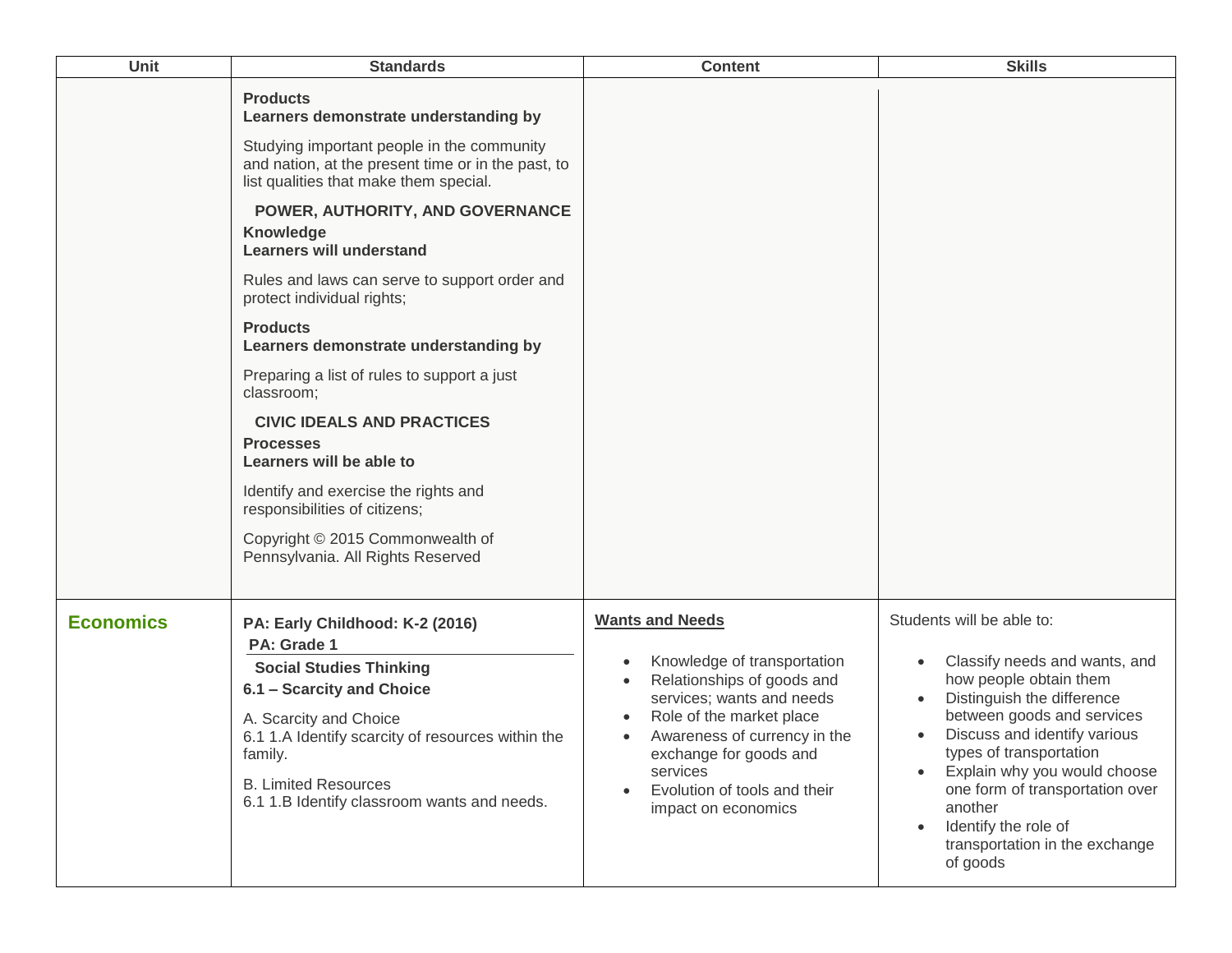| Unit | <b>Standards</b>                                                                                                                                                         | <b>Content</b>                                                   | <b>Skills</b>                                                                                                                                                                                                      |
|------|--------------------------------------------------------------------------------------------------------------------------------------------------------------------------|------------------------------------------------------------------|--------------------------------------------------------------------------------------------------------------------------------------------------------------------------------------------------------------------|
|      | C. Opportunity Costs<br>6.1 1.C Identify choice based on needs versus<br>wants.<br>D. Incentives and Choice<br>6.1 1.D Identify a choice based on classroom<br>interest. | <b>Gospel Values</b><br>Community<br>Justice<br>Peace<br>Service | Describe how technology has<br>$\bullet$<br>changed transportation<br>Identify a variety of jobs that<br>$\bullet$<br>people perform<br>Describe the responsibilities of<br>$\bullet$<br>good workers at their job |
|      | 6.2 - Markets and Economic Systems                                                                                                                                       | Simplicity                                                       | Compare and contrast tools<br>people used for work long ago                                                                                                                                                        |
|      | A. Goods and Services<br>6.2 1.A Identify goods, consumers, and<br>producers.                                                                                            |                                                                  | with tools people use now                                                                                                                                                                                          |
|      | C. Advertising and Media<br>6.2 1.C Identify advertisements that encourage<br>us to buy things on want rather than need.                                                 |                                                                  |                                                                                                                                                                                                                    |
|      | 6.4 - Economic Independence                                                                                                                                              |                                                                  |                                                                                                                                                                                                                    |
|      | D. Factors Contributing to Economic<br>Interdependence<br>6.4 1.D Describe how individuals differ in their<br>wants and needs and why people buy and sell<br>things.     |                                                                  |                                                                                                                                                                                                                    |
|      | 6.5 - Income, Profit, and Wealth                                                                                                                                         |                                                                  |                                                                                                                                                                                                                    |
|      | A. Factors Influencing Wages<br>6.5 1.A Identify individuals in the community<br>who work for wages.                                                                     |                                                                  |                                                                                                                                                                                                                    |
|      | <b>B. Labor Productivity</b><br>6.5 1.B Identify different jobs and the purpose<br>of each.                                                                              |                                                                  |                                                                                                                                                                                                                    |
|      | C. Types of Businesses<br>6.5 1.C Identify businesses and their<br>corresponding goods and services.                                                                     |                                                                  |                                                                                                                                                                                                                    |
|      | D. Profits and Losses<br>6.5 1.D Identify ways to earn money.                                                                                                            |                                                                  |                                                                                                                                                                                                                    |
|      | F. Entrepreneurship<br>6.5 1.F Identify buyers and sellers (people) who<br>buy and sell things.                                                                          |                                                                  |                                                                                                                                                                                                                    |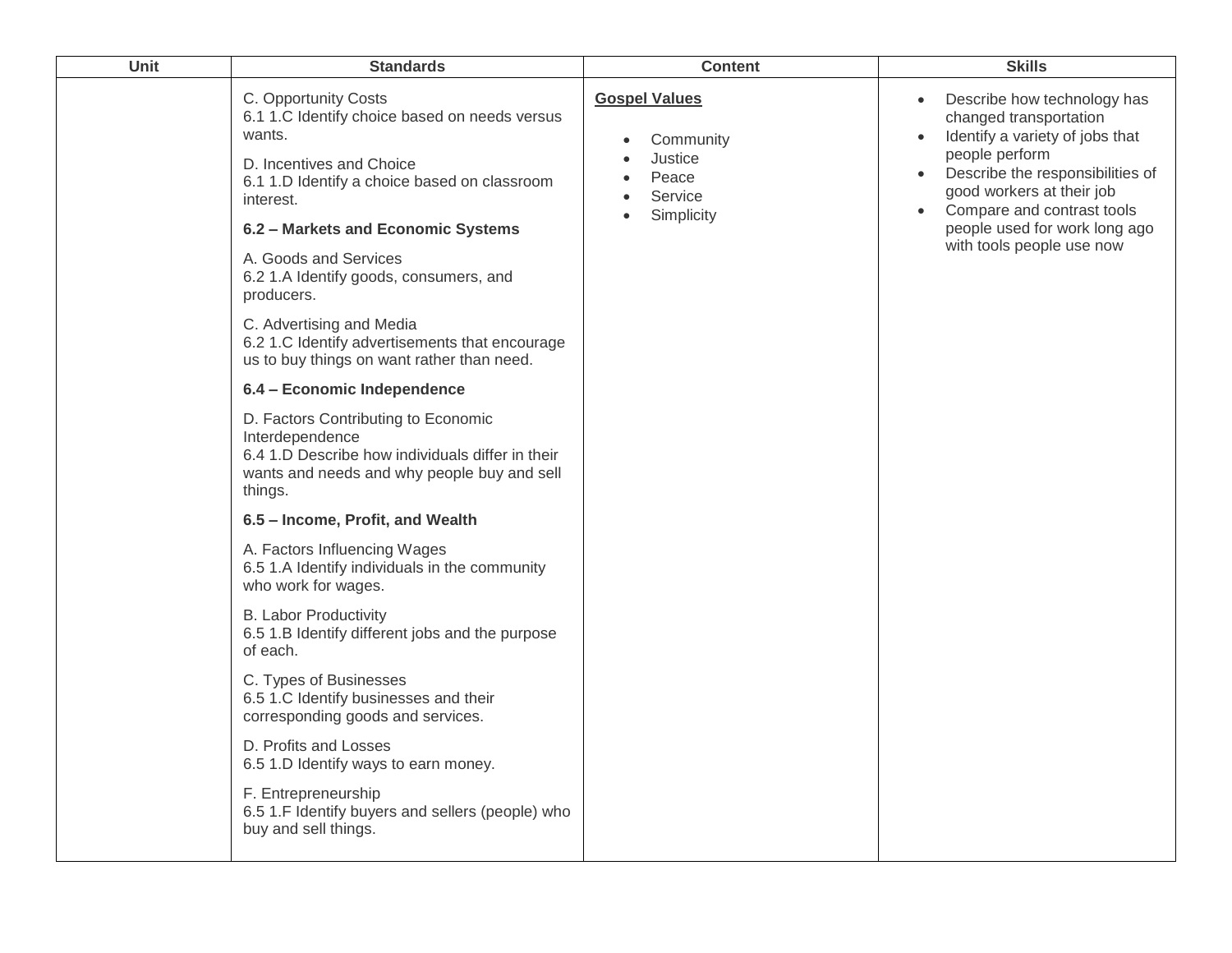| Unit             | <b>Standards</b>                                                                                                                                                                                                                                                                                                                                                                                                                                                                                                                                                                                                                                                                                                                   | <b>Content</b>                                                                                                                                                              | <b>Skills</b>                                                                                                                                                                                                                                                                                                                                                      |
|------------------|------------------------------------------------------------------------------------------------------------------------------------------------------------------------------------------------------------------------------------------------------------------------------------------------------------------------------------------------------------------------------------------------------------------------------------------------------------------------------------------------------------------------------------------------------------------------------------------------------------------------------------------------------------------------------------------------------------------------------------|-----------------------------------------------------------------------------------------------------------------------------------------------------------------------------|--------------------------------------------------------------------------------------------------------------------------------------------------------------------------------------------------------------------------------------------------------------------------------------------------------------------------------------------------------------------|
|                  | G. Costs and Benefits of Savings<br>6.5 1.G Explain the need to save money.<br><b>NCSS: Social Studies 2010</b><br><b>NCSS: Elementary</b><br>PRODUCTION, DISTRIBUTION, AND<br><b>CONSUMPTION</b><br><b>Knowledge</b><br><b>Learners will understand</b><br>The difference between needs and wants;<br>The goods and services produced in the<br>market and those produced by the government.<br><b>Processes</b><br>Learners will be able to<br>Ask and find answers to questions about the<br>production, distribution, and consumption of<br>goods and services in the school and<br>community;<br>Analyze the differences between wants and<br>needs;<br>Copyright © 2015 Commonwealth of<br>Pennsylvania. All Rights Reserved |                                                                                                                                                                             |                                                                                                                                                                                                                                                                                                                                                                    |
| <b>Geography</b> | PA: Early Childhood: K-2 (2016)<br>PA: Grade 1<br><b>Social Studies Thinking</b><br>7.3 - Human Characteristics of Places and<br><b>Regions</b><br>A. Human Characteristics<br>7.3 1.A Identify the local climate and how it<br>determines the way people live.<br>PA: Geography (2009)<br>PA: Grade 1<br>Geography<br>7.1: Basic Geographic Literacy                                                                                                                                                                                                                                                                                                                                                                              | <b>Map Skills</b><br>Awareness of various types of<br>maps<br>Recognition of map features<br><b>Gospel Values</b><br>Community<br>Justice<br>Peace<br>Service<br>Simplicity | Students will be able to:<br>Identify the map key, compass<br>rose, and map features<br>Locate specific points on a map<br>Interpret and analyze various<br>types of maps<br>Create various maps<br>Memorize address and phone<br>number<br>Describe physical<br>characteristics of land forms<br>and bodies of water<br>Identify examples of natural<br>resources |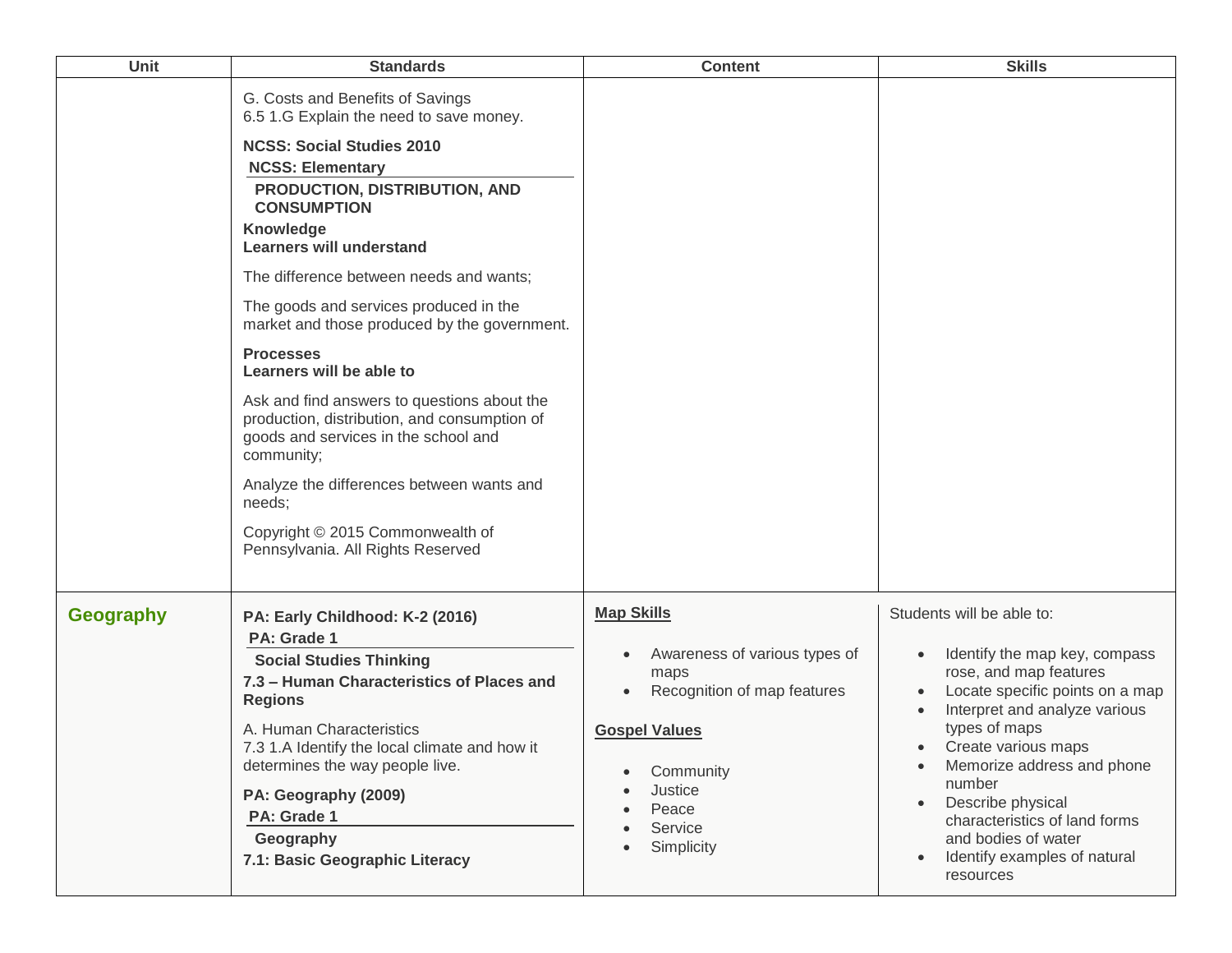| Unit                                | <b>Standards</b>                                                                                                                                                                                                                                                                                                                                                                                                                                                                                                                                                                                                                                     | <b>Content</b>                                                                                                                                                                                                                                                                                                                                                                                                                                                                                                        | <b>Skills</b>                                                                                                                                                                                                                                                                                                                                                                                                                                                                                                                                                                      |
|-------------------------------------|------------------------------------------------------------------------------------------------------------------------------------------------------------------------------------------------------------------------------------------------------------------------------------------------------------------------------------------------------------------------------------------------------------------------------------------------------------------------------------------------------------------------------------------------------------------------------------------------------------------------------------------------------|-----------------------------------------------------------------------------------------------------------------------------------------------------------------------------------------------------------------------------------------------------------------------------------------------------------------------------------------------------------------------------------------------------------------------------------------------------------------------------------------------------------------------|------------------------------------------------------------------------------------------------------------------------------------------------------------------------------------------------------------------------------------------------------------------------------------------------------------------------------------------------------------------------------------------------------------------------------------------------------------------------------------------------------------------------------------------------------------------------------------|
|                                     | 7.1.1.A: Identify geographic tools.<br>7.1.1.B: Describe places in geographic<br>reference in physical features.<br>7.2: Physical Characteristics of Places and<br><b>Regions</b><br>7.2.1.A: Identify physical characteristics in the<br>community and region.<br>Copyright © 2015 Commonwealth of<br>Pennsylvania. All Rights Reserved                                                                                                                                                                                                                                                                                                             |                                                                                                                                                                                                                                                                                                                                                                                                                                                                                                                       | Understand the difference<br>between town, state, and<br>country<br>Demonstrate the purpose of<br>maps and globes<br>Compare and contrast a flat<br>map to a three dimensional<br>globe                                                                                                                                                                                                                                                                                                                                                                                            |
| <b>Historical</b><br><b>Figures</b> | PA: Early Childhood: K-2 (2016)<br>PA: Grade 1<br><b>Social Studies Thinking</b><br>8.3 - United States History<br>A. Contributions of Individuals and Groups<br>(U.S.)<br>8.3 1.A Identify Americans who played a<br>significant role in American history<br>B. Historical Documents, Artifacts, and Places<br>(U.S.)<br>8.3 1.B Identify American landmarks and their<br>significance.<br>8.4 - World History<br>A. Contributions of Individuals and Groups<br>(World)<br>8.4 1.A Explain why cultures celebrate.<br><b>NCSS: Social Studies 2010</b><br><b>NCSS: Elementary</b><br><b>CULTURE</b><br>Knowledge<br><b>Learners will understand</b> | <b>Roles and Contributions of</b><br><b>Historical Figures and Saints</b><br>Major Feast Days<br>$\bullet$<br>Influences and impact of<br>$\bullet$<br>historical figures in today's<br>world<br>Discussion of historical figures,<br>$\bullet$<br>events and places from<br>various cultures and regions<br>American landmarks<br>$\bullet$<br><b>Gospel Values</b><br>Community<br>Compassion<br>Faith in God<br>$\bullet$<br>Forgiveness<br>Justice<br>Peace<br>Respect for life<br>Service<br>Simplicity<br>Truth | Students will be able to:<br>Explain the importance of the<br>historical figure<br>Compare and contrast the time<br>of the historical figure and<br>today<br>Dramatize the life of the<br>$\bullet$<br>historical figure to show his/her<br>importance<br>Identify and explain the<br>$\bullet$<br>contributions of historical figure<br>Identify and discuss the<br>$\bullet$<br>significance of major events<br>during the life of a historical<br>leader<br>Connect historical figure's<br>contribution to its impact on<br>today's world<br><b>Identify American landmarks</b> |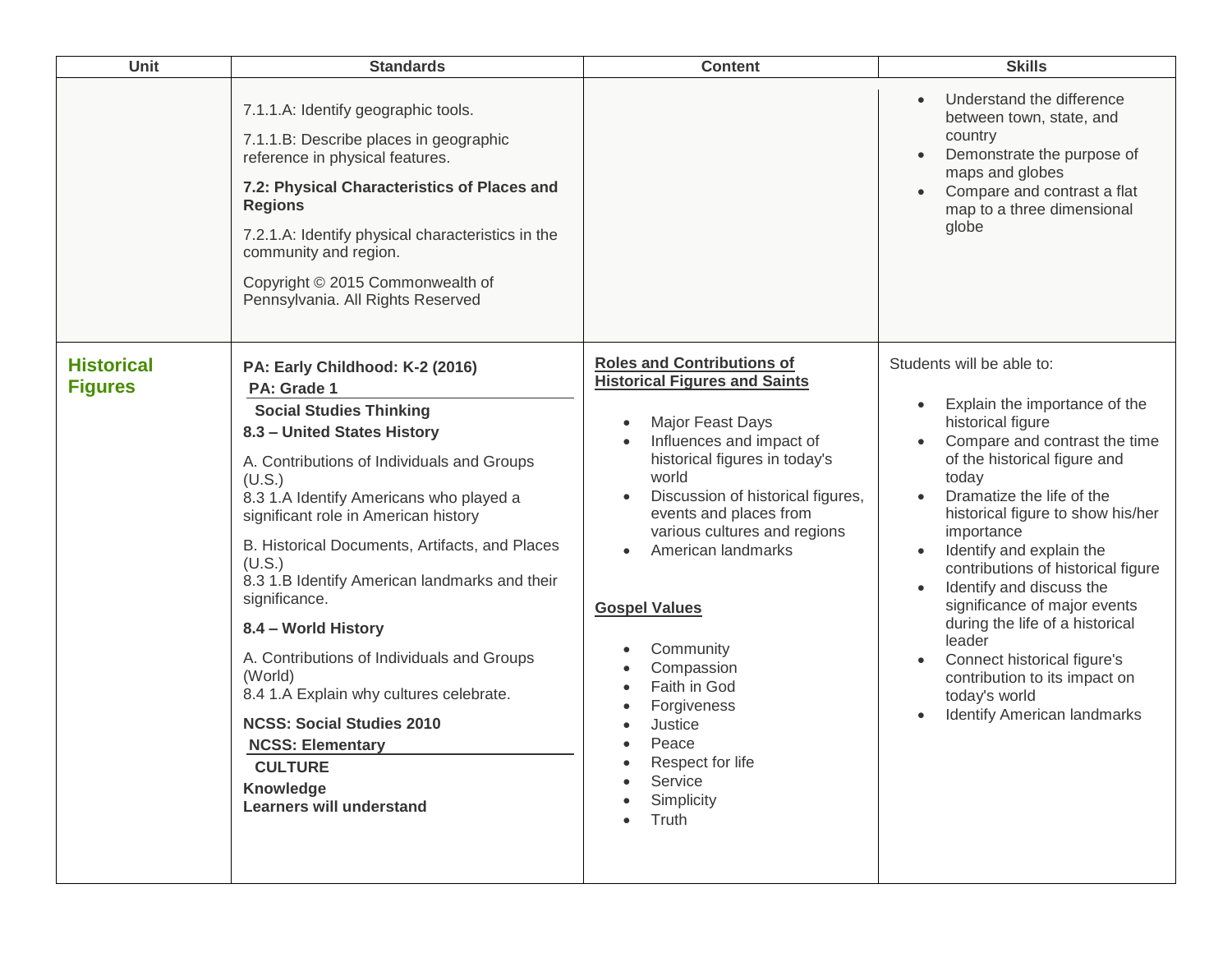| Unit            | <b>Standards</b>                                                                                                                                                                                                                                                                                                                                                                                                                                                                                                                                                                                                           | <b>Content</b>                                                                                                                                                                                                                                                                                               | <b>Skills</b>                                                                                                                                                                                                                                                                                                                                                                                                                            |
|-----------------|----------------------------------------------------------------------------------------------------------------------------------------------------------------------------------------------------------------------------------------------------------------------------------------------------------------------------------------------------------------------------------------------------------------------------------------------------------------------------------------------------------------------------------------------------------------------------------------------------------------------------|--------------------------------------------------------------------------------------------------------------------------------------------------------------------------------------------------------------------------------------------------------------------------------------------------------------|------------------------------------------------------------------------------------------------------------------------------------------------------------------------------------------------------------------------------------------------------------------------------------------------------------------------------------------------------------------------------------------------------------------------------------------|
|                 | How peoples from different cultures develop<br>different values and ways of interpreting<br>experience;<br>TIME, CONTINUITY, AND CHANGE<br>Knowledge<br><b>Learners will understand</b><br>Key people, events, and places associated with<br>the history of the community, nation, and world.<br>PEOPLE, PLACES, AND ENVIRONMENTS<br><b>Knowledge</b><br><b>Learners will understand</b><br>The theme of people, places, and<br>environments involves the study of location,<br>place, and the interactions of people with their<br>surroundings;<br>Copyright © 2015 Commonwealth of<br>Pennsylvania. All Rights Reserved |                                                                                                                                                                                                                                                                                                              |                                                                                                                                                                                                                                                                                                                                                                                                                                          |
| <b>Holidays</b> | <b>PA: Learning Standards for Early Childhood</b><br>K-2 (2016)<br>PA: Grade 1<br><b>Social Studies Thinking</b><br>8.4 - World History<br>C. Impact of Continuity and Change on World<br>History<br>8.4 1.C Identify holidays and ceremonies of<br>selected world cultures.<br><b>NCSS: Social Studies 2010</b><br><b>NCSS: Elementary</b><br><b>CULTURE</b><br>Knowledge<br><b>Learners will understand</b>                                                                                                                                                                                                              | <b>Holidays</b><br>Awareness of various holidays<br>$\bullet$<br>through the year<br>Significance of a specific<br>holiday in one's own personal<br>life<br>Traditions and cultures<br><b>Gospel Values</b><br>Community<br>Compassion<br>Faith in God<br>Peace<br>Respect for life<br>Service<br>Simplicity | Students will be able to:<br>Listen to and interpret<br>information from various<br>teacher read-alouds<br>Discuss information derived<br>from teacher read-alouds<br>Relate the importance of<br>holidays to families around the<br>world<br>Compare and contrast<br>traditions<br>Explain the importance of<br>celebrating a specific holiday<br>Dramatize specific holidays<br>Recognize and identify<br>symbols related to a holiday |